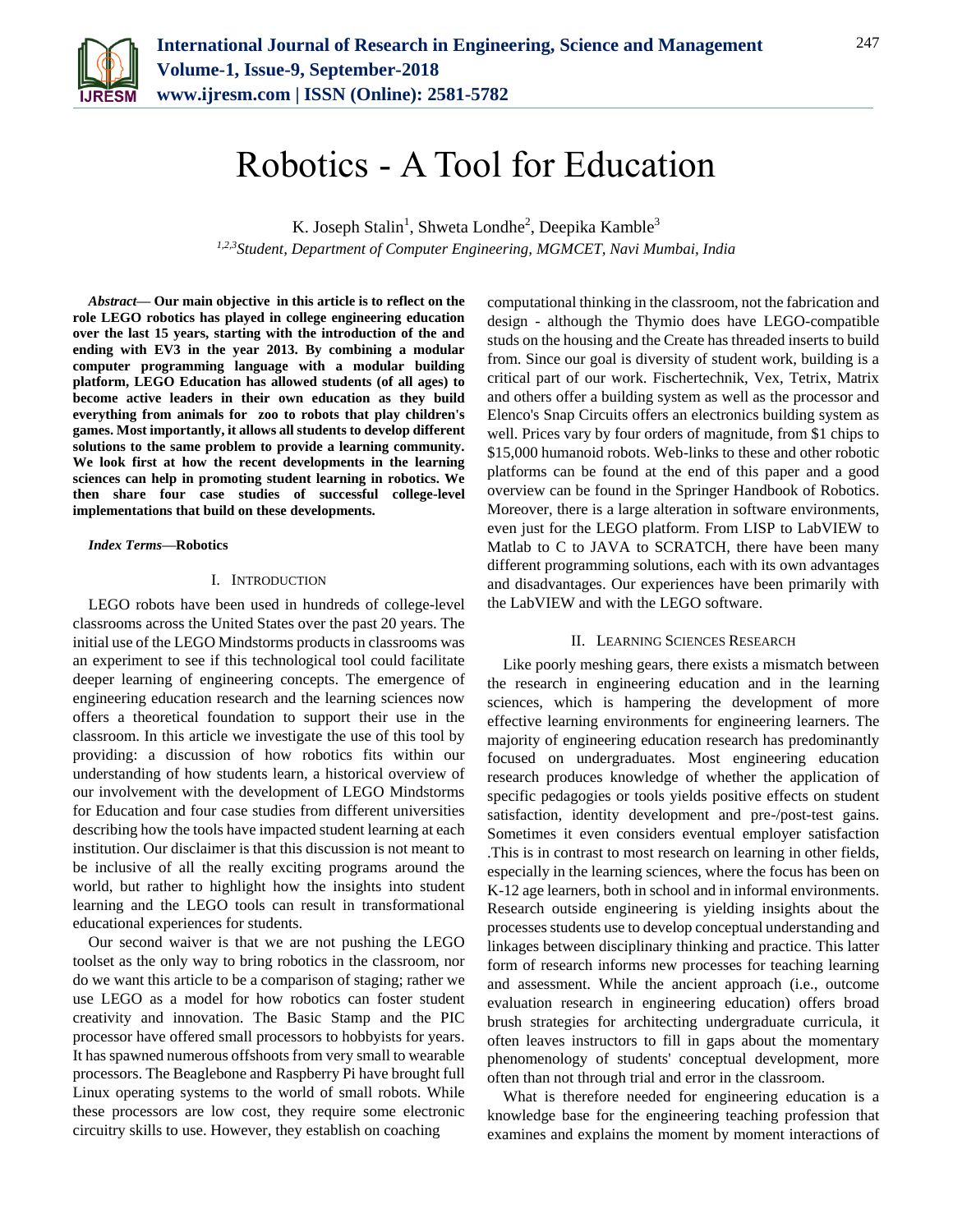

teaching and learning.

"Most approaches for bringing research to teachers theorize that researchers' knowledge is the best foundation upon which to build a professional knowledge base because of its generalizable and trustworthy (scientific) character. A significant alternative view claims that the knowledge teacher's use is of a very different kind than usually produced by educational researchers (Cochran-Smith & Lytle, 1990, 1993; Doyle, 1997; Eisner, 1995; Huberman, 1985; Kennedy, 1999; Leinhardt, 1990). Called "craft" knowledge by some, it is characterized more by its concreteness and contextual richness than its generalizability and context independence. From this point of view, bridging the gap between traditional research knowledge and teachers' practice is an inherently difficult, perhaps intractable, problem."

Teachers' craft knowledge is situated in the classroom, concrete and continually shaped by interactions with students. It consists of a mix of content knowledge, pedagogical knowledge and pedagogical content knowledge. In contrast, research knowledge is typically decontextualized information about "what works"; precisely the sort of information that evaluation-based studies offer us. This is not to say that knowing which pedagogies are more successful on average is not useful; it is. Rather, that even once we have identified promising approaches, we still have more to learn and describe about how to understand and nurture students' thinking within those pedagogies. Engineering education research will be more effective in improving engineering teaching when it produces findings that help teachers change their classroom, especially in provoking, scrutinizing and responding to student thinking.

University and high-school level physics education has been leading the way in listening to student thinking. One of the most broadly used tools for assessing physics understanding is the Force Concept Inventory, which provides carefully developed prompts for gauging students' conceptualizations of key concepts in Newtonian mechanics. It is a powerful tool because it enables physics teachers to identify common misconceptions about physics with minimal effort, a feature that many pedagogies (even some laboratory-based pedagogies) lack. Moreover, it provides a template for productive assessment in other disciplinary areas, from more advanced physics to engineering. A recent NRC report reviewed the physics education field's findings and recommended that all physics faculty learn to take "a scientific approach" to studying thinking and learning in their classrooms, including developing diagnostic assessments of students' thinking about all physics concepts taught at the university level The development and application of such techniques has enabled measurable improvements in outcomes of "upper-division courses on electricity and magnetism.

Conceptually focused physics education research, like nearly all other educational research focused on student thinking, is grounded in a theory of constructivism. Constructivism's essential premise is that learning happens through gradual

processes of conceptual change, wherein new knowledge forms in addition to prior knowledge. Constructivists argue that learning happens best when explicit connections are made by the learner between what she or he already believes and new ideas encountered. This theory is consistent with [20]'s research demonstrating how memorization-based pedagogies fail to support learners' later application of what they have ostensibly learned. In contrast, pedagogies that challenge learners' preexisting beliefs, such as through experiencing problems suggesting new dissonant beliefs, fare far better. Constructivism suggests that teaching must focus on understanding students' current beliefs, examining how they do or do not reflect canonical knowledge and constructing new occasions to challenge mismatches between student thinking and the canon. Useful knowledge for teaching describes how instructors can construct these challenges

The implications of this perspective have not been lost on some engineering education researchers. For example, in learning computer science, reviews several studies that highlight the power of attempting to "reverse engineer" students' conceptualizations of disciplinary concepts, such as through interviews. Researchers have looked at student thinking in computer science, heat transfer, fluid mechanics and thermodynamics and electrical engineering. Constructivist theories of learning, however, have driven engineering education research and teaching less than they have pedagogy in "softer" fields. Arguably, engineering education research has been even less affected by progress on constructivist research on learning than other "hard" fields. As evidence of this, consider s claim that "only a few examples of the use of inquirybased approaches in engineering laboratories [can be] found in the literature." Many engineering educators use labs to teach; why are they not studying thinking in them?

LEGO robotics is fundamentally a constructivist tool, with students leveraging their knowledge and experience to solve a real-world problem and to consistently question and challenge that knowledge as they develop their solution. Since every student's knowledge is different, one can correlate classroom success with the diversity of student projects at the end. Classes that result in 10 identical robots driven by 10 identical codes have not looked at individual student thinking - as students are simply repeating the work of someone else (i.e., following directions). Classes where the individual student models, concepts and experience are important will result in 10 different robots doing 10 different things with 10 different control programs. It is the following classroom that builds on the constructivist theory of learning and that we will highlight in our four case studies.

# III. DEVELOPING MINDSTORMS FOR SCHOOLS WITH LEGO EDUCATIONAL AND NATIONAL INSTRUMENTS

Back in the 1980's, the LEGO Education division developed the Control Lab Interface, or "Interface B" – Fig. 1, an RS232 peripheral that allowed a computer to turn on and off LEGO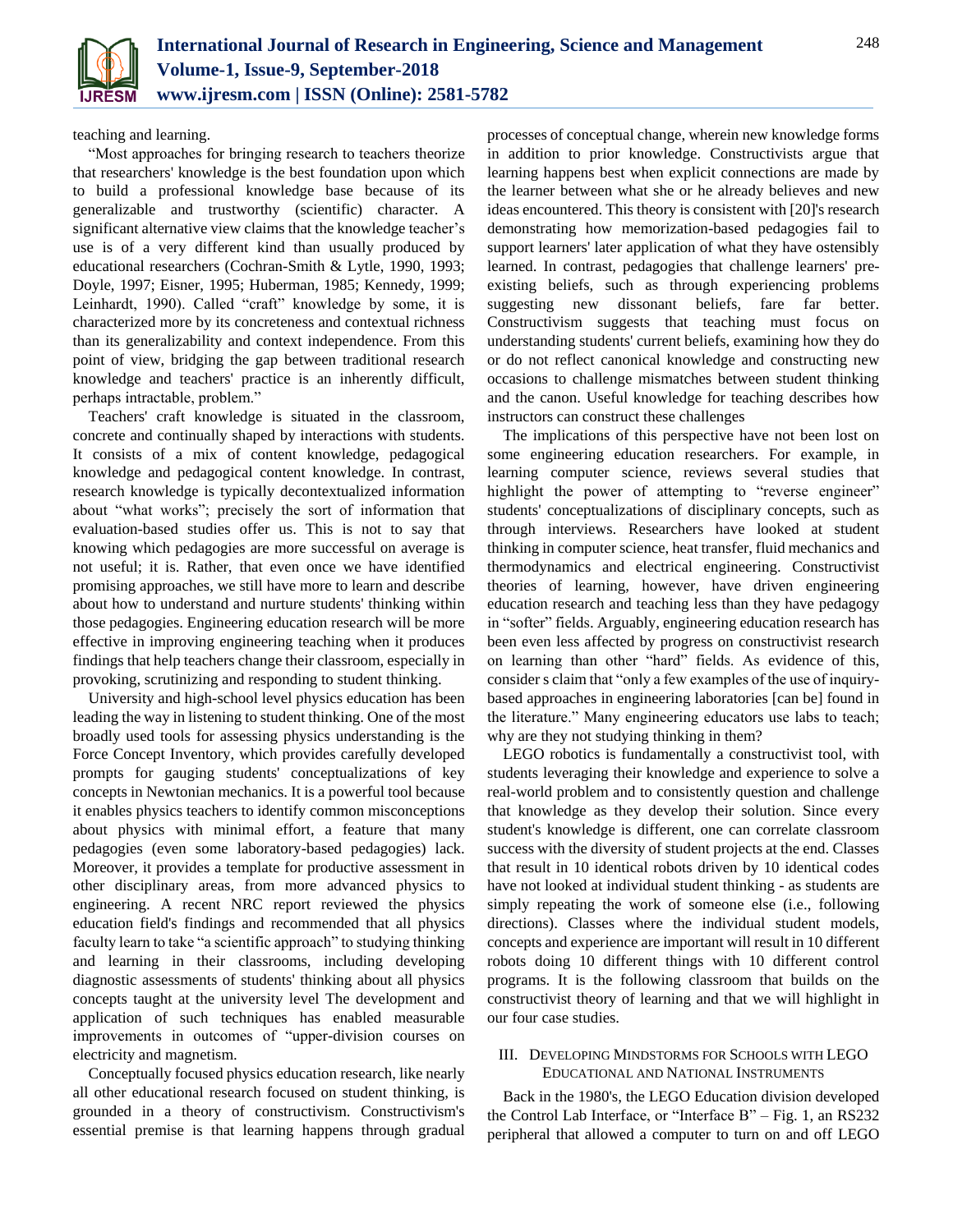

motors and read various sensors. This work, developed in conjunction with Seymour Papert's group at the MIT Media Lab, allowed students to construct their own ideas. Students could build ideas like "smart houses" that reacted to the temperature or to motion, 2D pen plotters and a robot that sorted LEGO tiles by color. The Interface B was primarily designed for pre-college; however, faculty at Tufts University decided to bring the device into the undergraduate curriculum as a way to allow students to design, build and control their own science experiments. The device was viewed as a low-cost data acquisition board that allowed actuation along with sensing. The architecture at Tufts worked with LEGO to design the first LEGO module using LabVIEW; a graphical programming software from National Instruments. The LabVIEW codes or constructive instruments (VIs) allowed anyone to take data using both LEGO sensors and a host of homemade sensors. For a few years, Tufts students learned how to design and execute an experiment by using the Interface B. The flexibility of the LEGO building system allowed every student team the opportunity to approach a given problem differently allowing students to learn from each other and forcing the students to find evidence to support their design ideas and their scientific results. These peer-based discussions are often where the bulk of the learning happens.

In the late 1990's, we teamed up with LEGO Education and National Instruments to design and develop Robolab, an interactive graphical programming environment that could control the newly designed RCX programmable brick – Fig. 2 - as well as the Interface B. The RCX had the advantage that it did not require a direct connection to the computer to operate. The new system allowed for a set of commands to be "beamed" down to the RCX through an IR transmitter plus receiver and stored on the RCX, so that it could be run without the computer (or in remote mode). LEGO developed a firmware that made clear a set of byte codes (LASM or LEGO Assembly Language). The user could send down a single byte code to immediately turn a motor on, read a sensor, or complete a script with conditionals, jumps and eventually even watch for certain events. The firmware allowed 11 simultaneous tasks and up to eight subroutines. The RCX was based around a Hitachi H8 microprocessor and could run commands at approximately 5 msec per command. Robolab version 1.0 had two different programming environments: (1) Pilot - Figures  $3 & 4$  - where the user would click and choose from a number of options and (2) Inventor - Figure 5 - where the user could wire together multiple commands in a completely graphical environment. The Pilot area was designed for immediate success, i.e., the robot might not necessarily do what you wanted, but something always happened whenever you hit "Run". Pilot options were intentionally limited so that a new user could easily program a robot to complete simple tasks (e.g., stay on top of a table or follow a line (Figure 4)). More complicated tasks required the use of Inventor area. The Pilot area had an added advantage in classrooms with very few computers because many groups

could share the same computer due to the rapid programming.

The Inventor level allowed the robot to incorporate nonlinear programming to make decisions. If statements, while loops and for loops were all possible, along with multi-tasking, event monitoring (version 2.0) and subroutines.. Every program written in the Inventor area started with a "Begin" block and ended with an "End" block. The pink wire between the blocks defined the order of execution. With version 2.0, we also added camera support, so that one could perform simple image processing algorithms. This allowed students to make robots that (for instance) responded to the motion of a red ball in front of the camera or arrows drawn on the floor in an upper level robotics class.

The Mindstorms sets were used at college level for introductory engineering classes and later for classes focused on the topic of controls and robotics. While the inaugural course tended to have simpler problems (see Case Study 1), the later classes were able to do fairly sophisticated robotics with the LEGO hardware. One example student project was a LEGO assembly station that cooked hamburgers and then placed on cheese, condiments and so on. Another built walls of LEGO bricks using a camera overhead to find the "right" piece by color and size, subsequently moving an arm to pick it up and place it in the right spot.

Robolab version 2 added another possibility through the Investigator area. This area allowed students to use the RCX (and later the NXT) as a data logging device. The system integrated the LogIT and Vernier sensors to boost the number of parameters that could be sensed with the RCX. This allowed students to build their own experiments. For example, one group measured the temperature of the air and the light from the sun over a 24 hour period and discovered that the air temperature lagged behind the sun, both at sunrise and sunset. Another group (in controls class) measured vehicle overshoot and response time. The Investigator area was also used to help students learn how to use multiple datasets to form a conclusion. For instance, one class was asked to print out a letter of the alphabet on an 8.5" × 11" sheet of paper. The paper was then placed on the floor under a table draped with a sheet so that no one could see the letter. Students were required to build robots that drove over the letter and collected light sensor data. Students could then use data from three to five runs over various parts of the letter to determine the hidden letter. Finally, Investigator had the ability for schools to share data sets over the Internet or through a presentation area.

The simultaneous development of C, Java, Lua and other compilers for the RCX was allowing students to experiment with many different ways of programming. Each compiler had a different set of advantages and disadvantages. Many of these languages stressed speed, while Robolab continued to push the ceiling of capabilities. Advancements in Robolab included the ability to program one RCX to control another (the first LEGO virus), datalogging multiple data sets while driving and communicating with a camera, communication across multiple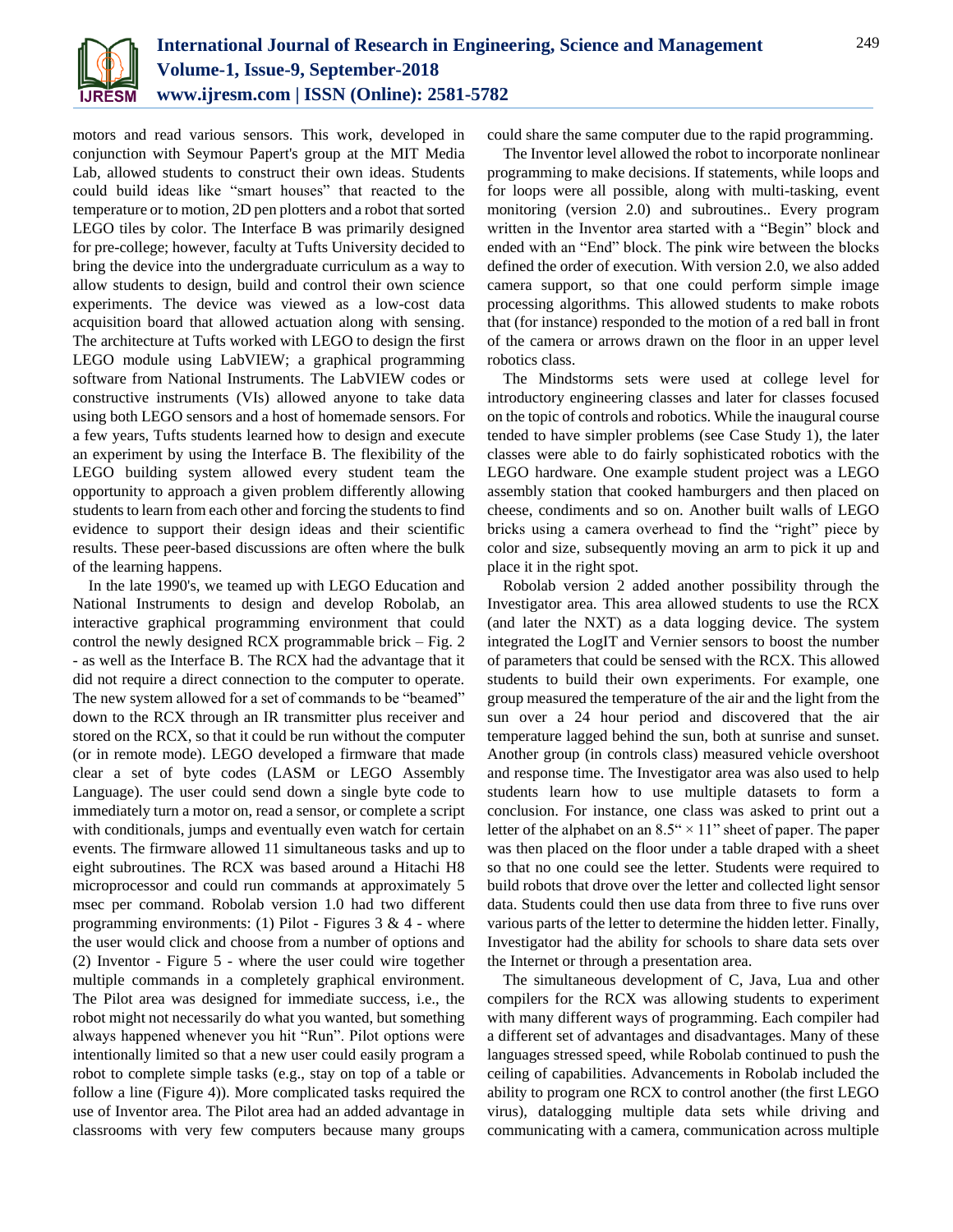

RCXs (and cameras) over the Internet, the ability to play a digital piano (turning the RCX into a music box) and giving students the ability to program their own user interfaces (the LabVIEW Panel), which resulted in a student-built remote control LEGO world online. At this point it was clear that Mindstorms really allowed students to drive their own learning and pushed them in transformational ways. There was probably no better example of this than a group of high school boys in Luxembourg who were pushed to do college-level work by their imagination and the toolset. They built Gaston - Figure 7 (under the direction of Claude Baumann) - a robot with two ears (microphones) that could localize your voice through a quick cross-correlation (on a PIC) and using "Ultimate Robolab" - a software environment they built within Robolab that allowed them to compile and download replacement firmware, drastically increasing the computational speed.

Unfortunately, some of the higher level projects were hampered by the fact that all LEGO motors behaved slightly differently, the firmware was slow and the motor response was not linear. Dick Swan, one of the founders of RobotC, developed a "fast firmware" for the RCX that was roughly 100 times faster than the old firmware. This advancement resulted in Robolab 2.5 and was later upgraded in Robolab 2.9. Robolab 2.5 made it easier to use the LEGO tools in classes teaching controls. The new firmware was able to give the motors a linear response by adjusting the way the motors were controlled (braking rather than floating the PWM pins in the dwell). A dead band does exist as a result of the gearing, but that was easily modelled. The RCX was transformed into a real-time machine due in part to the faster processing time coupled with the ability to turn off all interrupts. The RCX now allowed for sample times on the order of 1 msec for a proportional controller. College-level students now used the RCX to repeat a number of the canonical controls problems including the inverted pendulum, the crane problem and adding haptic feedback on LEGO joysticks. The NXT, with the built-in encoders, made for an even better controls toolset, with more accurate (and faster) haptic responses and better LEGO balancing robots.

The success of the RCX and Robolab (now in 15 distant languages) led to the collaboration between National Instruments and LEGO to develop the NXT brick and NXT software. The new Mindstorms product entered the market in 2006. The hardware changed the connector to an RJ12 connector (like a phone connector), added a small monochromatic screen (100  $\times$  60 pixels), used an ARM 7 Atmel microcontroller and had Bluetooth connectivity. The software was designed to be similar to Robolab, but with a lower barrier to entry. But since some teachers who had been using Robolab would find it difficult and time consuming to translate their worksheets for using the new software, Robolab 2.9 was released to include the new NXT. Support was also added for the Scout, a somewhat fortunate smaller LEGO processor and a total of third-party sensors including LogIT, Vernier, High

Technic and Mindsensors. The new NXT motors with built-in tachometers made using the LEGO components even easier in controls classes. The motors allowed students to experience visual servoing, PID and feedforward control, improved syncing of multiple motors and, of course, robotic control of children's games (Figure 8).

In 2008, Tufts University started working directly with National Instruments on a new version of LabVIEW specifically aimed at education: LabVIEW Education Edition (LVEE). We co-developed a set of VIs that allowed students to use the full LabVIEW environment on the NXT. Although the VIs (or blocks) were reminiscent of the Robolab VIs (see Figure 9), there was no Begin or End block and all the structures (for loops, etc.) were LabVIEW-style rather than separate VIs. There were two main advantages to this approach: 1) the students were learning LabVIEW, which is a full programming environment that they would use in the future as engineers and 2) they were able to take advantage of LabVIEWs inherently parallel nature. The detriment was that LabVIEW is more difficult to learn than Robolab, with subtleties such as shift registers and auto-indexing that can lead to student confusion. For the college market, however, LabVIEW is a necessary part of laboratory education and the NXT and LVEE opened up a more playful method of learning.



Fig. 1. A line follower using a proportional controller in LVEE

Use of LabVIEW at the college level helped first-year students learn about what engineering is, second- and third-year students learn controls (either with LabVIEW or the Matlab toolkit) and seniors learn image processing and robotics. It was also unified into the LabVIEW Student Version (as well as the Education Edition and the LabVIEW for LEGO Mindstorms version). In some instances, students also learned ergonomics and design using the LEGO sets as a rapid prototyping tool. We have seen college students develop a plethora of ideas using the LEGO Mindstorms tools. Examples include balancing robots, a robot that responds to your eye movements, swarms of robots working together on a rescue mission and a small neural network running on the brick to emulate the intelligence of a lobster. The four case studies highlight the NXT in the college classroom and many of the activities can be found on http://legoengineering.com.

The next growth of LEGO Mindstorms, the EV3 - Figure 10 - came out in autumn 2013. Unlike its predecessors, this time the robot has a full Linux operating system on board. The EV3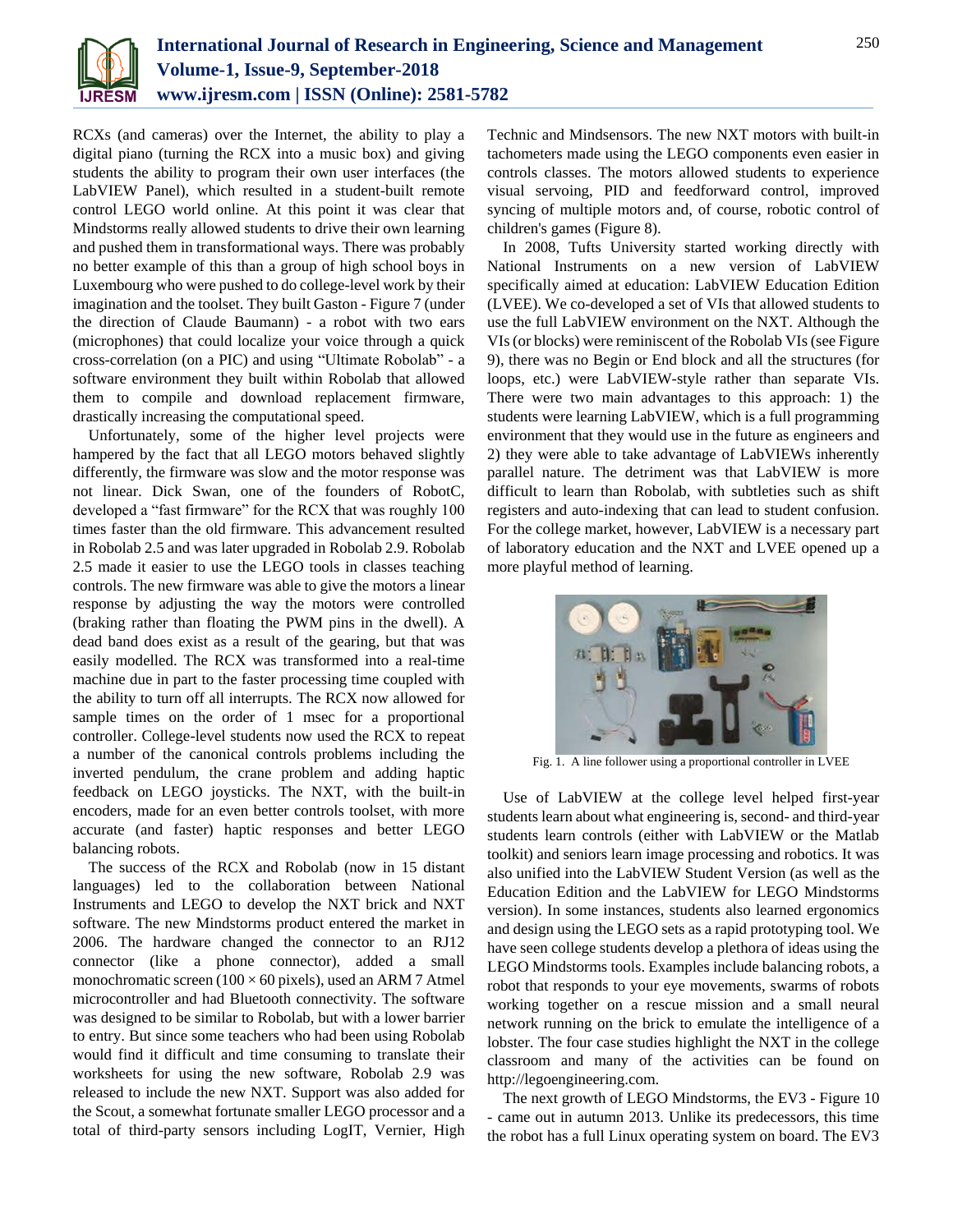

runs Linux on a 300 MHz ARM9 processor with 16 MB of flash memory and 64 MB of RAM. It comes with five new sensors (with autoID) and supports all the old sensors (without autoID). The touch, color/light and proximity (1 cm accuracy over a 250 cm range) sensors have all been re-designed and placed in new housings. They have also added a new gyro sensor that can measure angle or angular velocity and must be stationary at start-up to allow for self- calibration. The retail kit also includes a new IR sensor that can run in two modes: proximity and communication mode. Communication allows the user to remotely talk to the EV3 with an IR beacon. Table 1 compares the capabilities of the EV3 with the NXT and RCX.

The software has radically changed, although still designed in a partnership between LEGO and National Instruments. There are a number of new and exciting features that we hope will make a difference in the classroom. The first is the digital content area - a place for directions and student work built directly into the software. LEGO modules developers have inserted building instructions, possible challenges and instructional movies as well as places for the students to add their own ideas through pictures, text, etc. In this way, students can share their inventions, code and ideas. Next, the teacher can now start students out in the data logging area where, for example, they can see a live "oscilloscope" of their sensor(s) rather than starting in a robot programing area. Students can then designate up to three areas of the graph for the motor to react. For instance, a simple line follower can be written in just a few minutes by having two sections: turn left when the light sensor is bright and right when the light sensor is dim. The program can also be written as follow a certain heading (or angle) with the gyro sensor, turning left when above the desired heading and right when below.

We envision that this product will be as transformational in the college classroom as its predecessors have been. The full computing ability of the EV3 provides for new possibilities including becoming a web-server that allows any smartphone to control it or becoming a musical instrument with its own MIDI synthesizer. We hope that students will be motivated to learn Linux on the brick, to build their own sensors and actuators in local maker spaces and to share their inventions and experiences with others in a host of different virtual communities. We have been working with experiments like DrEsChallenges.com, a virtual community for pre-college classrooms, where every few weeks there is a new challenge for students and classrooms to solve. These challenges range from building a car that moves forward without wheels to teaching someone else how to build and program a robot. We hope to expand this work into the college level, with college students worldwide sharing their solutions to various problems.

# IV. CASE STUDIES

In this article, we present several case studies examining the beginnings of students' engineering as a result of the use of LEGO robotics. We will present four case studies: Tufts University; University of Nevada, Reno; Arizona State University; and University of Notre Dame. While the coursework, class size and teaching styles all vary, the one thing they all hold in common is developing students as independent thinkers, causing them to continually challenge their own knowledge and that of their peers; all are constructivist engineering college classrooms and build on the latest research in the learning sciences. All four classes had a mixture of classical assessments and student portfolios to measure student learning and we have shown some of the student learning here through descriptions and images of what the students were able to accomplish.

# *A. Case Study 1: TUFTS UNIVERSITY*

Within the Tufts University School of Engineering a recent focus on the first-year experience has led to a reworking of the introductory courses that pre-major students take. Coupled with the traditional calculus, science and humanities, a new addition consists of a collection of courses, each with capped enrollment (of 35 students), offering students a choice of initial engineering experiences prior to declaring their major. Ranging from "Global Product Design", to "Music and the Art of Engineering", to "Structural Art", each of these courses aims at, beyond the traditional technical content, addressing five additional ideas surrounding the engineering field: (1) highlighting the topical and cross-disciplinary nature of engineering (2) including problem solving opportunities, including team-based learning, (3) applying sophisticated engineering or science tools (e.g., software packages), (4) discussing belief surrounding engineering and the societal context of the subject matter and (5) adding bigger-picture ("road-map") understanding of the engineering discipline, helping students understand not only the next years of their own education but also the range of available future directions postgraduation.



Fig. 2. Robotic puppets

One of these courses, "Simple Robotics", has evolved from a previous course taught throughout the last decade that leveraged the LEGO Mindstorms robotics toolset (originally RCX and more recently the NXT) as well as the LabVIEW graphical programming environment to introduce students to a variety of engineering topics: from mechanical and structural, to electronics and computer engineering, to programming and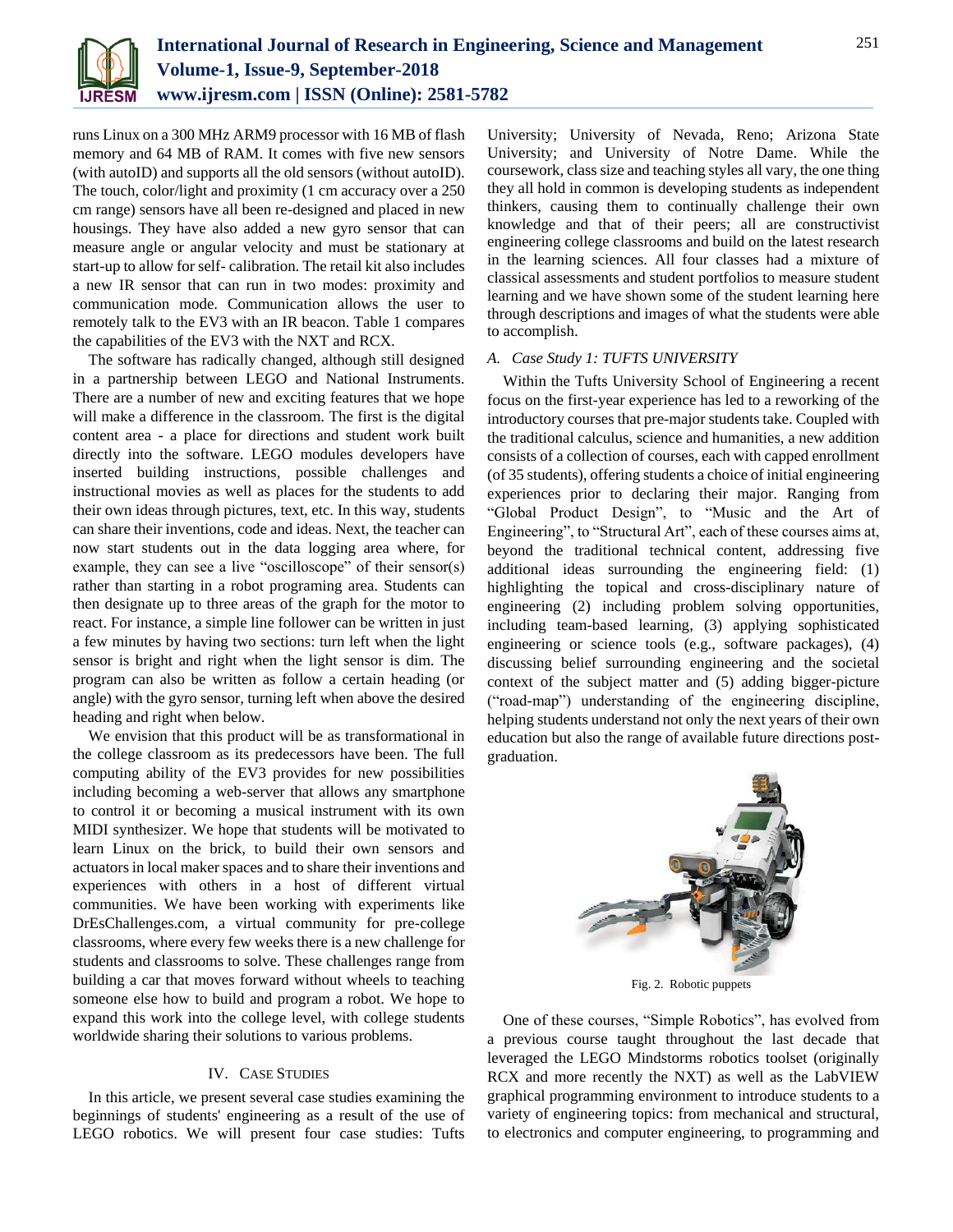

computer science. Based around constructivist learning ideals and the ideas of project-based learning (PBL), weekly challenges have students working in small groups (two to four students depending on scope) not only implementing the technical content in the form of their robotic designs, but learning to negotiate team dynamics, build presentation skills and apply iterative analysis and reconstruction to their creations.

The Fig. 2, miniature golf course, haunted house). Encouraging the generation of a wide diversity of possible solutions, for the benefit of group discussion and peer-to-peer learning, still others focus on creating visual art or are based on performance (robotic dance, musical instrument, and puppet show). What has been observed is definite engagement and excitement by a wide, diverse range of students with and for these open-ended projects that emphasize creativity and innovative design on behalf of the teams. For instance, one pair of female students, originally not confident with the ideas of engineering, became passionate about telling a story through their puppet vision. To them, it was no longer about the details of the technology, but, en route to implementation, they gained a deeper understanding of the technical ideas and a deeper belief in their own abilities, often through overcoming self-imposed obstacles they determined necessary and important to their final show.



Fig. 3. Robotic animals

The use of the LEGO Mindstorms platform and employing a graphical programming language has facilitated the process for getting started quickly with the basic ideas of robotics. It has also made possible the fast transition to more complex concepts (parallel processing communication protocols, control theory, etc.), achievable by the end of this first semester. In autumn 2012, an experimental transition from in-person lectures at the blackboard to video-based pre-recorded instruction provided students with the opportunity to progress at their own speed at home (reviewing as necessary and move up ahead when needed) as well as freeing up in-class time for the instructor to run hands-on, mini-design experiments and provide a more dynamically adjusted, personalized experience to the students.

# *B. Case Study 2: THE UNIVERSITY OF NEVADA, RENO*

The University of Nevada, Reno (UNR) is the land grant

institution of Nevada with an enrollment of approximately 18,000 students. The College of Engineering at UNR has about 2,000 students enrolled within five departments. Roughly 38% of the students are first-generation college students and 26% are underrepresented minorities.

Like many institutions, student retention is a major concern. In an effort to address student retention at the freshmen level by increasing the "fun factor," the Mechanical Engineering Department began using the RCX programmable TEGO brick in 1999. The Chemical and Materials Engineering Department adopted the RCX in 2001 and was immediately followed by the Computer Science and Engineering Department. In 2007, the NXT programmable brick was adopted and since 2008, the entire College of Engineering freshmen class has been using the NXT. Due to growing enrollments and college-wide adoption, what started with 45 students in 1999 has grown to just over 500 students in 2013.

Over the past 15 years the instructional method has undergone several major revisions. Currently, a studentcentered constructionist approach is used. Even though the total number of students is large, students are divided into relatively small sections (35 students maximum). Each class period consists of an interrupted lecture where students alternate between listening for brief periods and then actively participating (i.e., programming in TabVIEW) to solve an openended design challenge. The design challenges range from all-TEGO drag race cars (to autonomous hovercrafts (where the NXT is used as a controller in a larger system) to assistive devices for the visually impaired.



Fig. 4. Candy Push Competition (Eat What You Win)

From a pedagogical standpoint, special attention is paid to both the type of assignment as classified by Bloom's taxonomy and the expected level of cognitive development of our students, as classified by Perry's model. Since the NXT is used in the first-year courses, students are expected to be roughly at Perry's position 2 (dualistic thinkers). With this in mind, the instructors are careful about asking students to synthesize and